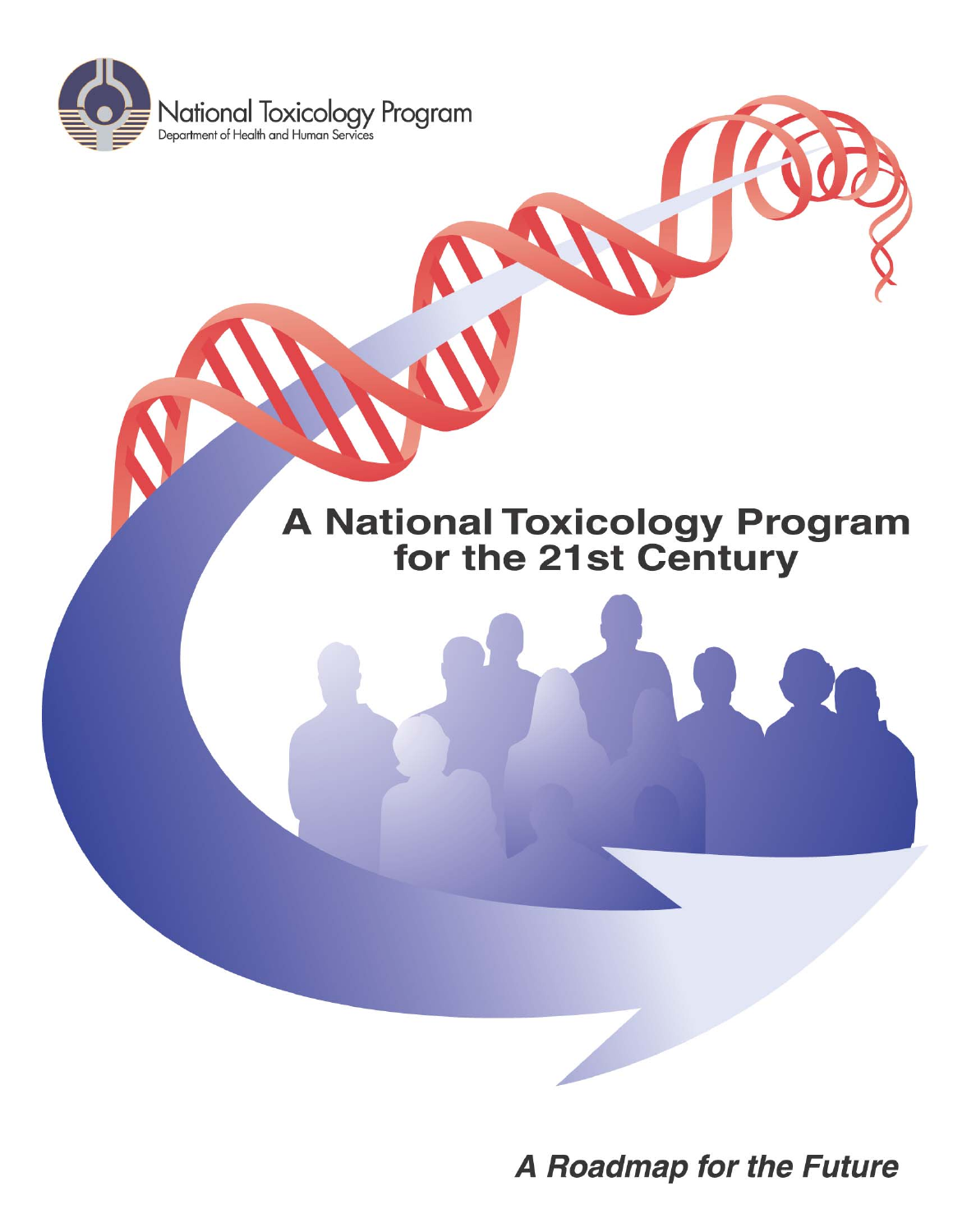### **A National Toxicology Program for the 21st Century**

*Roadmap to Achieve the NTP Vision* 

The National Toxicology Program (NTP) is a world leader in providing scientific information that improves our ability to evaluate potential human health effects from chemical and physical exposures. The NTP maintains a number of complex, interrelated research and testing programs that provide unique and critical information needed by health regulatory and research agencies to protect public health. Its four goals are to:

- Coordinate toxicological testing programs within the Department of Health and Human Services.
- Develop and validate improved testing methods and, where feasible, ensure that they reduce, refine, or replace the use of animals.
- Develop approaches and generate data that strengthen scientific knowledge about potentially hazardous substances.
- Communicate information about potentially hazardous substances to health regulatory and research agencies, scientific and medical communities, and the public.

*Appendix A* provides a brief overview of the main functional components of the NTP.

#### *Purpose*

Since its inception in 1978, the NTP has periodically reviewed its research portfolio in order to ensure the NTP is utilizing the best possible science to address its public health mission. In August of 2003, after 25 years of existence, the NTP decided it was again time to review its activities and steer a course for the program into the 21st century. With this in mind, the NTP and the National Institute of Environmental Health Sciences (NIEHS) began a yearlong process to create a "roadmap" for the NTP ("NTP Roadmap"). The goal was to develop a strategy by which the NTP would take advantage of current and emerging research opportunities to maximize its positive impact on public health. The NTP Roadmap, developed with input from leading researchers in academia, industry, government, and advocacy groups, addresses the goals of the NTP Vision (see below) and provides a framework for setting NTP research priorities to achieve the most efficient and effective research portfolio possible. The NTP Roadmap, which has grown in complexity and scope during its development, identifies

the challenges and opportunities confronting the NTP today and discusses the directions envisioned for the NTP in the 21<sup>st</sup> century in three main areas: refining traditional toxicology assays, developing rapid, mechanism-based predictive screens for environmentally induced diseases, and improving the overall utility of NTP products for public health decisions.

*The NTP Vision for the 21st Century*: *To support the evolution of toxicology from a predominantly observational science at the level of disease-specific models to a predominantly predictive science focused upon a broad inclusion of targetspecific, mechanism-based, biological observations.* 

#### *The Challenge for the NTP*

Over the last two decades, scientists have increasingly studied critical cellular and molecular events (mechanisms) that lead to adverse responses to toxicants. Mechanistic information enhances interpretation of, but does not currently replace, traditional approaches to toxicological evaluation that are the basis for most decisions related to product safety, environmental and occupational hazard assessments, and priority setting for detailed chemical toxicity testing. Mechanistic information may also be useful in the identification of biomarkers of exposure and effect that facilitate the linkage between laboratory research and human risk. Improving the quality, quantity, and utility of mechanistic knowledge is a major impetus behind the NTP Vision. Therefore, as we move forward, the NTP seeks to identify and incorporate more mechanistic approaches into its toxicology assessments and to undertake a systematic and continuing evaluation of the data derived from these new approaches to determine their value in providing improved information for making public health decisions.

*The NTP envisions that over the next decade utilization of our rapidly expanding knowledge of the physiological, biochemical, and molecular bases of disease will lead to the development of, and a gradual transition to, vastly improved and higher-throughput methods for predicting the toxicological impacts of environmental agents. The*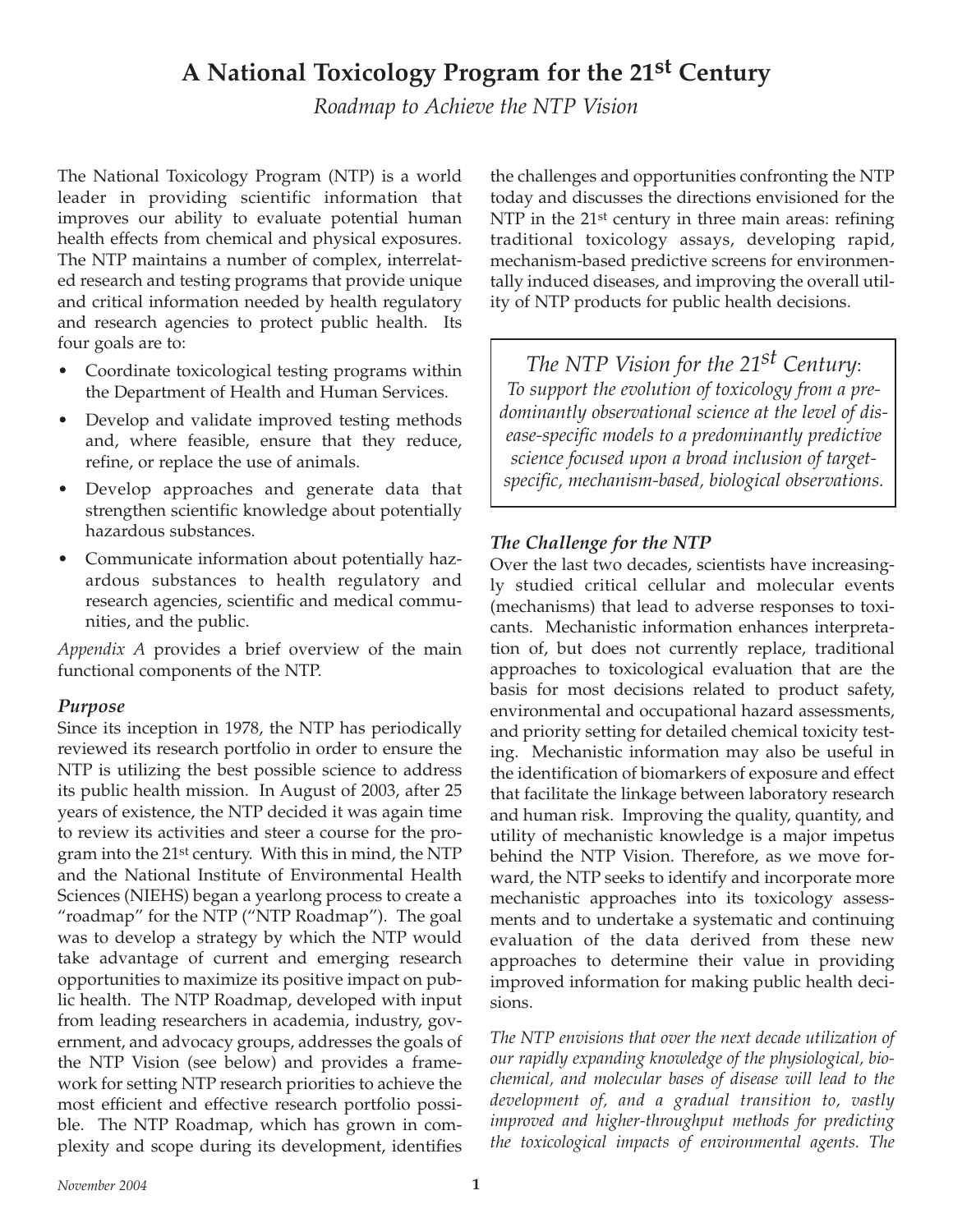*NTP recognizes that this transition in methods from predominantly mammalian screens toward more in vitro systems and non-mammalian models must be carefully planned and systematically evaluated to assure scientific and regulatory utility. The NTP is confident that through sustained leadership in creating and applying these mechanistic toxicology tools, we will generate the scientific information and understanding necessary for public health decision-makers to use these new tools to reduce the burden of environmental disease.* 

The challenge for the NTP and health regulatory and research agencies is to examine the impacts of the growing list of anthropogenic exposures as well as those of natural origin encountered in our daily lives, while also providing the best scientific data possible on the toxic potential of each exposure. Unfortunately, several factors complicate this challenge: the large number of chemical substances in commerce, the complexity of environmental exposures, and the uncertainties about how genetic variability and/or lifestage might interact with environmental exposures to affect risk. The NTP can only address a small fraction of these exposures if it is to provide sufficient information to meet the extensive data needs under the current regulatory risk assessment paradigm; therefore, the NTP must strive to use evolving scientific technologies and expertise to test more efficiently.

*Figure 1* illustrates the general flow of the current (teal) NTP research and testing program and highlights additions to the NTP research portfolio (rust) that support the NTP Vision. Currently, nominated substances are selected for study based largely on regulatory needs and deficiencies in the scientific data on safety for substances with significant human exposures. The NTP designs and carries out resourceintensive programs of study to identify observations of toxicity in animals. Mechanistic studies often follow to strengthen these observations and improve our understanding of why or how a specific toxicity occurs. This information ultimately contributes to decisions that affect public health including risk assessment and risk management activities.

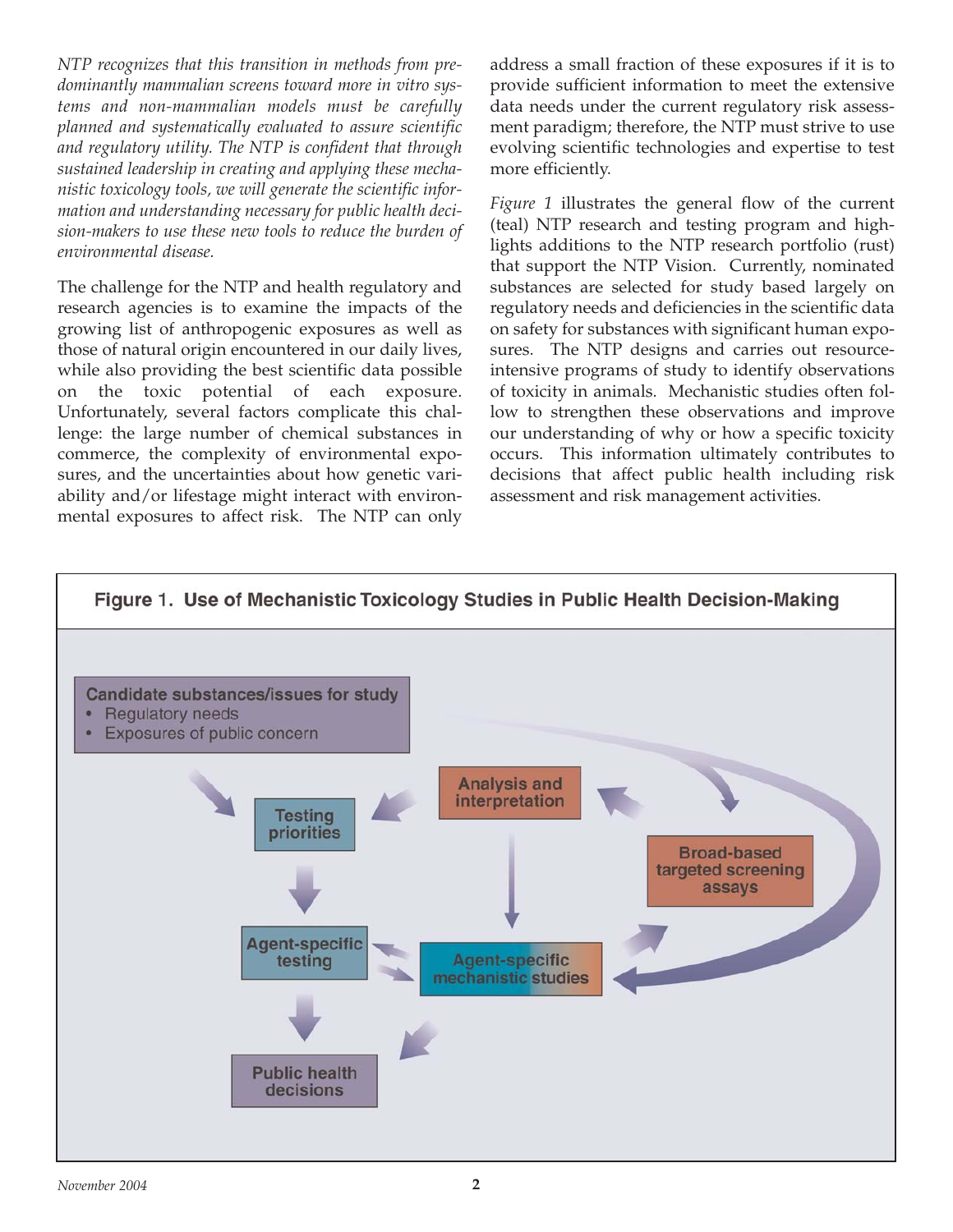Mechanistic studies have helped to identify some of the key processes associated with disease initiation and promotion; key processes that should now become targets for a broader evaluation of exposures. At the same time, molecular biology, robotics, and informatics have developed sufficiently to provide the research community with tools to obtain mechanistic data on a greater number of chemicals using a variety of different test systems in a relatively short period of time. Together, this knowledge and these tools will permit the NTP to place greater emphasis on evaluating a broad range and large number of environmental exposures for key mechanistic endpoints and to use this information to guide further research and testing.

The NTP Roadmap places an increased emphasis on the use of alternative assays for targeting the key pathways, molecular events, or processes linked to disease or injury and attempts to incorporate them into a research and testing framework. These less expensive, higher throughput assays will be used to evaluate, or "screen," a greater number of substances and establish priorities for their placement in the existing research and testing program. The results of these screening studies could also potentially stimulate the conduct of more extensive, agent-specific mechanistic studies. The consequence of adding these elements to the NTP's research and testing program is that specific substances or mechanistic hypotheses can feed into the traditional testing program in new ways, leading to an enhanced public health impact. In addition, the NTP envisions collection of these screening data into publicly accessible databases available to the scientific community for addressing questions about the molecular basis of environmentally induced disease.

The remainder of this document identifies new NTP initiatives and changes to NTP programs that are a necessary part of addressing the vision. In developing this roadmap, the NTP sought input from numerous groups including its federal partners, its advisory committees, and the public. If implemented successfully, this framework should allow the NTP to broaden its testing activities to include more exposure scenarios, address susceptibility issues related to the variability in human genetics, and provide better and more targeted scientific guidance for making public health decisions aimed at preventing or reducing adverse health effects.

#### *Roadmap for the NTP Vision: Toxicology Research and Testing*

For more than a quarter century, the current battery of toxicology and cancer assays used by the NTP has provided extensive and useful data for predicting human health hazards and protecting public health. These assays will continue to be performed for that purpose. *Any changes in the research portfolio of the NTP will be consistent with the principle that the research conducted, data collected, and analyses performed should have direct relevance to current and future public health decisions.* As such, it is important to ensure that changes in the NTP testing program are acceptable to and developed in concert with NTP-member agencies and the broader scientific community.

*Current Research Activities:* Over the past two decades, the NTP has expanded the breadth of its evaluations of individual agents and the number of endpoints critically assessed in its bioassays, especially the chronic exposure, 2-year rodent carcinogenicity studies. The initial phase of implementation of the NTP Roadmap will involve a formal review of the designs of all NTP assays to critically analyze their predictive power and determine whether the protocols for these studies should be altered. This review will cover the selection of species and strains of wild type and genetically modified models, the life stages for exposure, the adequacy of current endpoints, and what additional endpoints to target to achieve the goal of optimal utility for scientific/regulatory decisions.

*Timeline:* Within 18 months, the NTP will examine the design of the current 2-year rodent cancer bioassay. Within 3 years, similar reviews will be conducted on the designs of noncancer studies (*e.g.,* developmental toxicity, immunotoxicity, neurotoxicity) to assure that the data generated are adequate to identify agents of highest concern for effects on human health.

The NTP envisions that studies of gene and protein expression and of metabolic profiling in tissues of exposed animals will play an important role in helping to characterize the response to toxicants and, therefore, lead to a better understanding of the mechanisms through which agents alter disease incidence and progression. These findings will also help to identify appropriate mechanistic targets for further investigation. To improve upon our classical toxicological studies, the NTP plans to incorporate certain functional genomics tools (toxicogenomics, proteomics, and metabolomics) currently available for studying cellular responses into some of its bioassays.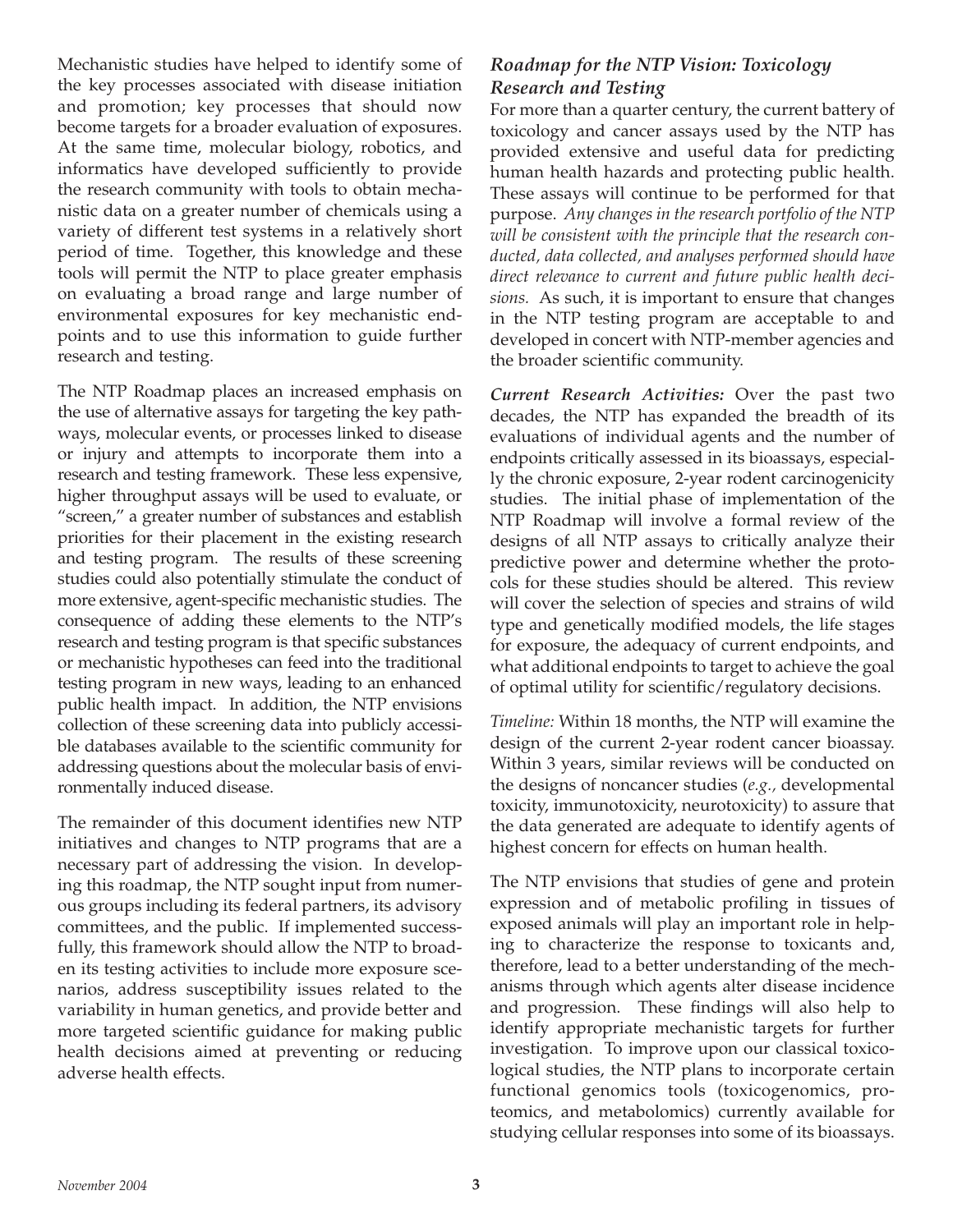*Timeline:* Within 12 months, the NTP will devise a strategy for the design of targeted, genomic analyses that focus on endpoints of toxicity being addressed in current studies and that can be performed routinely. The goal of these analyses is to provide mechanistic information useful both for an improved understanding of the toxicity of a given chemical and for the

**Roadmap Activities: Toxicology Research Operations** 

- Review existing protocols and designs and change as needed
- Expand endpoints targeted in in vivo studies to include functional genomics
- Develop a high-throughput capability for mechanistic targets
- Further evaluate and refine the use of non-mammalian animal models
- Improve the use of toxicokinetic information
- Expand the use of imaging technologies

optimal selection of mechanistic targets for highthroughput screening (HTS, see page 5). It will also permit the application of toxicity findings for the chemical under study to other chemicals that target the same mechanism(s). Some of the critical elements for development of these analyses include the identification of targeted genes or gene products, the choice of platform (*e.g.,* slide arrays, bead arrays), and the linkage of the analyses' findings to databases of the NIEHS' National Center for Toxicogenomics (NCT) and NTP-member agencies. The NTP hopes to coordinate these activities, to the extent possible, with ongoing efforts in the public and private sectors. Data collection using some of these genomic analyses is already underway, and once sufficient data are collected, they will be evaluated for their utility and predictability for toxicity*.* The NTP will seek input from its advisory committees and the broader scientific community in the evaluation of these data.

The NTP will continue to explore the use of nonmammalian, *in vivo* assays as potential alternative models in toxicology testing. The current NTP project on *Caenorhabditis elegans* (*C. elegans*) should be completed in the next 3 years. This project's objective is to determine the utility of *C. elegans* as a screen for developmental, neurological, and behavioral toxicities. If *C. elegans* is sufficiently sensitive to specific agents with known neurological and behavioral toxicities, the NTP will expand this project to address a broader array of agents. Following its completion, the NTP will evaluate other non-mammalian species

as potential medium-throughput screens for additional toxicity endpoints*.* 

*Timeline:* The NTP plans to hold a workshop within the next 3 years to gain input and recommendations about which promising non-mammalian models to explore.

> A critical aspect to understanding or predicting the potential toxicity of a given agent is knowledge about its absorption, distribution, metabolism, and elimination (ADME). Physiologically based pharmacokinetic (PBPK) models have been used successfully for prediction of ADME in humans based on computational models and minimal experimental data. The NTP will continue to develop PBPK models for priority compounds including, where appro-

priate, more data derived from *in vitro* techniques (partition coefficients, transport parameters, etc.). The NTP plans in the future to address the estimation of key parameters in these models by taking advantage of information on quantitative structural activity relationships (QSAR) and from other predictive tools. Potentially, information on chemicals from HTS will provide data for determining QSARs for use in PBPK modeling. The goal of this expanded activity is to enable the NTP to link exposure to biological effect in a more quantitative way.

The NTP currently emphasizes in the design of its studies full incorporation of the three principle concepts of alternatives-replacement, reduction, and refinement. Further, to be consistent with the Animal Welfare Act and the Public Health Service rules on animal use, the NTP requires that all animal studies be designed to eliminate or, at least, minimize any potential pain or distress. The NTP also requires that investigators and/or contractors have training in humane experimental techniques and, as possible, promotes the use of non-invasive approaches in animal studies. The NTP will hold to these principles and practices as it implements the NTP Roadmap.

Finally, the tools available for acquiring images from tissue sections, carcasses, and live animals have dramatically improved in the last 5 years. The NTP plans as soon as possible to apply these technologies routinely to NTP bioassays as a means for improving the speed and precision of pathology reviews and to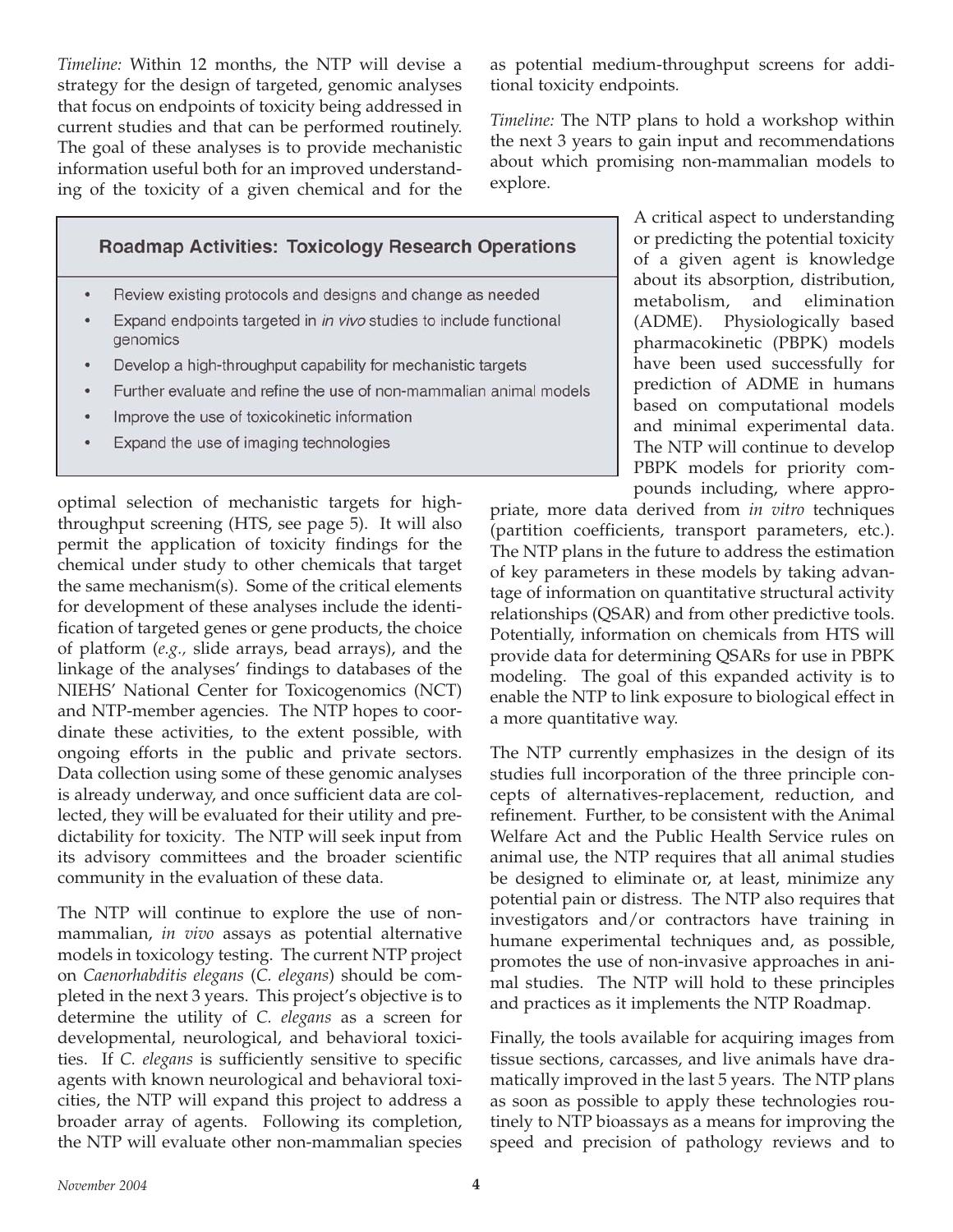make procedural changes in these reviews to include two- and three-dimensional measures of lesions on slides and in tissues. These imaging tools could dramatically alter the statistical power of many of the studies conducted by the NTP and reduce the number of animals needed for any given assay.

*Timeline:* An immediate goal is to institute the routine capture of digital images from all pathology slides generated in the NTP 2-year rodent cancer studies and to develop and employ techniques in image analysis to guide the review and systematic evaluation of lesions and tumors. A longer-term goal will be to provide a digital imaging archive of present and past studies on the NTP web site.

*New Research Activities:* Traditional toxicity testing methods, while of great value in predicting biological responses, are time consuming and resource-intensive. Of the approximately 80,000 chemicals in commerce, relatively few have been fully evaluated for their potential to cause toxicity. Furthermore, new chemical entities are constantly being synthesized. The Environmental Protection Agency (EPA) receives over 2,300 pre-manufacturing notifications each year. Of these, 10-15% have information that suggests the need for more extensive toxicological evaluations. While it is clearly not the responsibility of the NTP to address all of these data needs, it is our responsibility

to promote improvements in the science of toxicology that wo allow the NTP to efficier address the large number of age for which it is responsible. Current testing protocols limit the NTP providing toxicology and/or  $\alpha$ cinogenicity data for only seve dozen agents annually. To expand beyond these limits, the NTP need rapid screening systems that p vide information on the toxicity chemicals, if only for the purper of helping prioritize agents more extensive testing. HTS ho the promise of fulfilling this ne HTS is a process for evaluat hundreds to thousands of age rapidly using robotics to imp ment tests for activity within *in vitro* biological systems under variety of conditions. For the p poses of the NTP Roadmap, H would entail rapid screening alterations to mechanistic targets. It also holds the potential to test complex mixtures or evaluate combinations of experimental conditions that would be impossible to conduct in classical *in vivo* assays.

The NTP must overcome some significant challenges before HTS becomes useful as a predictive toxicology tool. These challenges include the development and selection of methods to be used and the development of interpretative models for using HTS data to predict human or animal responses with acceptable accuracy. Because HTS assays are mechanism-based, their predictive capability is limited by our understanding of the biological processes that are key targets of toxicity. This knowledge is evolving, but will be imperfect for the foreseeable future. Still, the potential advantages of HTS are sufficiently great, and the information that may be gained is of such importance to the overall NTP vision for the 21st century, that HTS should be a high priority research area.

The NTP will seek advice from external scientists on the agents to test by HTS, but at a minimum, the list initially will include all applicable agents previously studied by the NTP plus additional agents agreed upon by NTP-member agencies. On a yearly basis, the NTP will review the list of agents targeted for HTS and through the NTP Executive Committee keep NTP-member agencies informed about the HTS proj-

| uld<br>ıtly        | <b>Roadmap Activities: High-Throughput Screening (HTS)</b>                                                   |  |
|--------------------|--------------------------------------------------------------------------------------------------------------|--|
| ents<br>ent:       | <b>Short-term Activities</b>                                                                                 |  |
| $\overline{\ }$ to | Catalogue available assays<br>۰                                                                              |  |
| car-               | Convene working groups to provide advice on selection of assays<br>۰                                         |  |
| eral               | Develop assays<br>$\bullet$                                                                                  |  |
| and<br>eds         | Identify initial set of chemicals for testing<br>$\bullet$                                                   |  |
| -oro               | <b>Mid-term Activities</b>                                                                                   |  |
| y of               | Continue assay development<br>$\bullet$                                                                      |  |
| ose                | Validate individual assays<br>$\bullet$                                                                      |  |
| for                | Develop methods for analysis of data<br>$\bullet$                                                            |  |
| əlds<br>eed.       | Develop HTS database<br>۰                                                                                    |  |
| ing                | <b>Review effectiveness</b><br>$\bullet$                                                                     |  |
| ents               | <b>Long-term Activities</b>                                                                                  |  |
| ple-<br>in         | Develop mechanisms to make chemical sets and tissue banks available<br>$\bullet$<br>for external researchers |  |
| r a                | Evaluate HTS data for predictability of toxicity<br>۰                                                        |  |
| ur-<br>ҤS          | Develop a communication plan<br>۰                                                                            |  |
| for                | <b>Review effectiveness</b><br>۰                                                                             |  |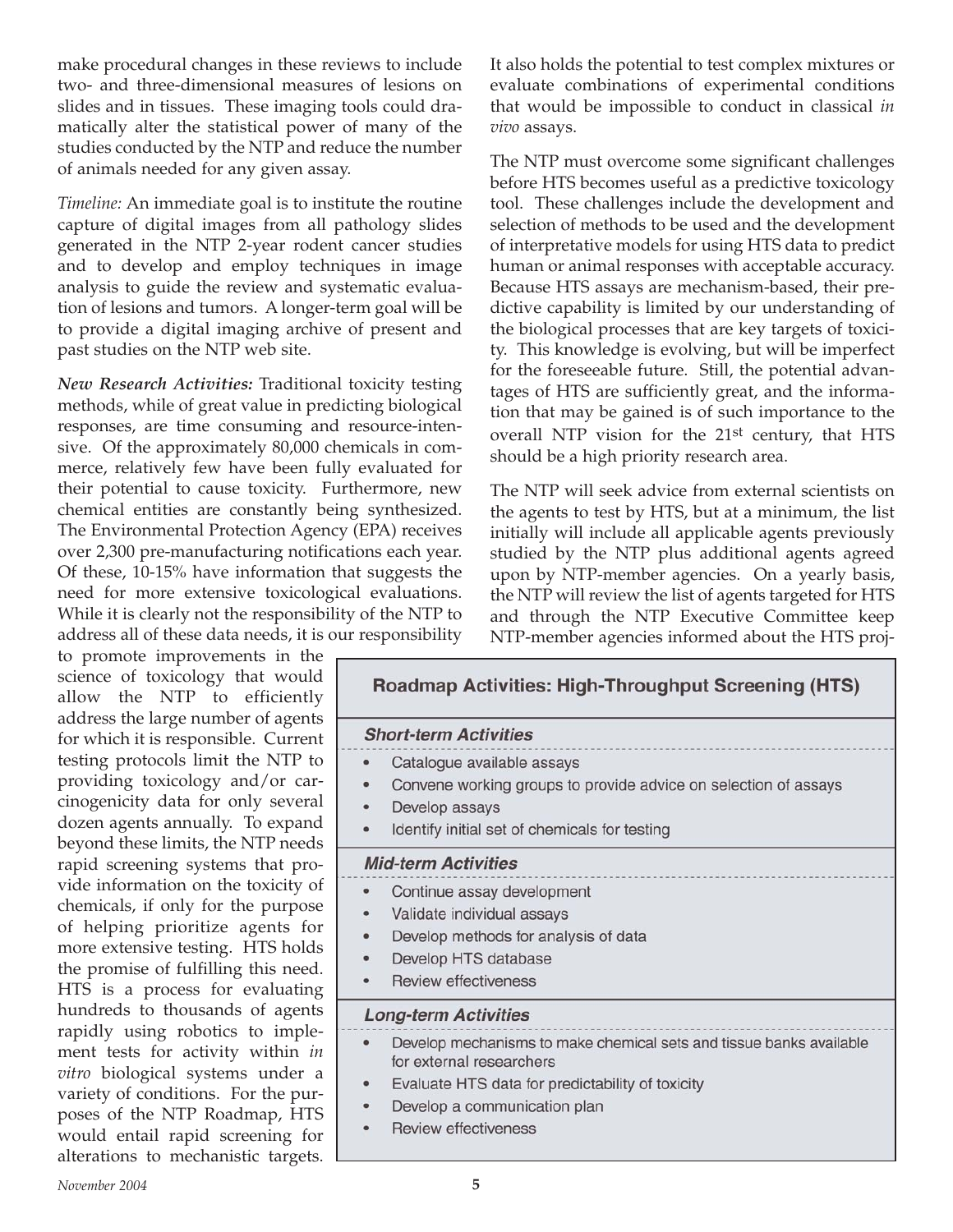ect. The NTP in collaboration with its member agencies and with advice from extramural basic science researchers will develop the assays for HTS. Their focus will be on cellular targets and responses that are highly suspected or known to influence disease etiology and/or influence our interpretation of the relevance of findings in laboratory studies to the potential for risk of disease in humans. The NTP anticipates that these assays will use a wide range of exposure concentrations (several orders of magnitude) and both human and animal sources for materials (cells, tissues, genes, receptors, etc.) to ensure that major uncertainties in extrapolating the results from animals to humans and from high to low exposures can be addressed. The database created by this activity will be peer-reviewed by the NTP Board of Scientific Counselors (BSC) and publicly available. Mechanistic endpoints initially targeted by the HTS program may include genotoxicity, cytotoxicity, cell proliferation, apoptosis, and critical receptor-mediated activities for which commercially available assays already exist.

The NTP will convene working groups of scientists selected for their expertise in targeted areas and drawn from government, academia, and industry to provide advice on the selection of HTS assays. Because a rich database on the potential mechanisms of carcinogenicity and reproductive and developmental toxicity already exists, the initial focus will be on assays that evaluate mechanisms of toxicity for these endpoints. The NTP anticipates initially convening one working group per year to examine available HTS assays for critical mechanistic endpoints (*e.g.,*  DNA damage/repair, disruption of the cell cycle, mitochondrial toxicity, etc). The NTP will pursue the development of HTS assays by NIEHS intramural scientists and through partnerships with the extramural scientific community. The accepted assays will be adapted for HTS in NTP contract laboratories. The NTP will pursue ways to make the HTS assays, chemicals, tissues, cell lines, and other associated materials available to the extramural scientific community for collaborative research.

*Timeline:* The NTP plans to convene the first HTS working group within the first 8 months of 2005 and have an HTS facility active within 20 months. Prior to the first meeting of the HTS working group, NTP staff will identify the initial set of chemicals for HTS that will include, at a minimum, appropriate chemicals from the 500 plus agents evaluated in NTP carcinogenicity and reproductive and developmental toxicity studies.

Results from the HTS project will help guide refinements to the choice of model(s) and designs for further testing. The NTP anticipates that acquisition of knowledge regarding the mechanistic targets of groups of chemicals will allow the program, in the long run, to more effectively identify the most appropriate chemicals for in depth toxicological characterization and the optimal species and strains of wild type and genetically modified rodent models to use in evaluations of chemical safety.

The NTP will develop an active communication plan for the HTS program that focuses on education about its goals, the assays, and the proper interpretation and use of the data in hazard evaluations of chemicals.

#### *Roadmap to a Vision: NTP Nominations*

Currently, the individual programs within the NTP [*e.g,* Report on Carcinogens (ROC), Toxicology Research Operations, the Center for the Evaluation of Risks to Human Reproduction (CERHR), the NTP Center for Phototoxicology (NCP), and the NTP Interagency Center for the Evaluation of Alternative Toxicological Methods (NICEATM)] separately receive nominations. In addition, although there are common elements, each group has its own process for the review and selection of nominations. Nominations are generally received from a variety of stakeholder groups including environmental groups, the public, industry, academia, and federal, state, and local governments. In addition, nominations may arise within NTP programs, for example, when findings from NTP studies result in a recommendation for additional testing or when they support a nomination to the ROC.

While this process has worked well in the past, predominantly for prioritization of chemicals for toxicity testing, the greater emphasis on knowledge gained from mechanistic evaluations will affect the nature of the nominations. Additional emphasis on mechanistic toxicity will likely result in nominations for evaluations of targeted endpoints for specific set of chemicals, nominations of test methods for use as screening approaches, and nominations of concepts. Thus, the ability to handle this broader scope of nominations will necessitate increased coordination within NTP programs (*e.g.,* data analysis, informatics, etc.) and with the NTP's interagency partners.

The NTP will establish an Office of Nominations to serve as a clearinghouse for nominations. This office will receive nominations, triage them to the appropriate NTP programs, and maintain a database of all nominations and the actions on them. *Figure 2* illustrates this concept.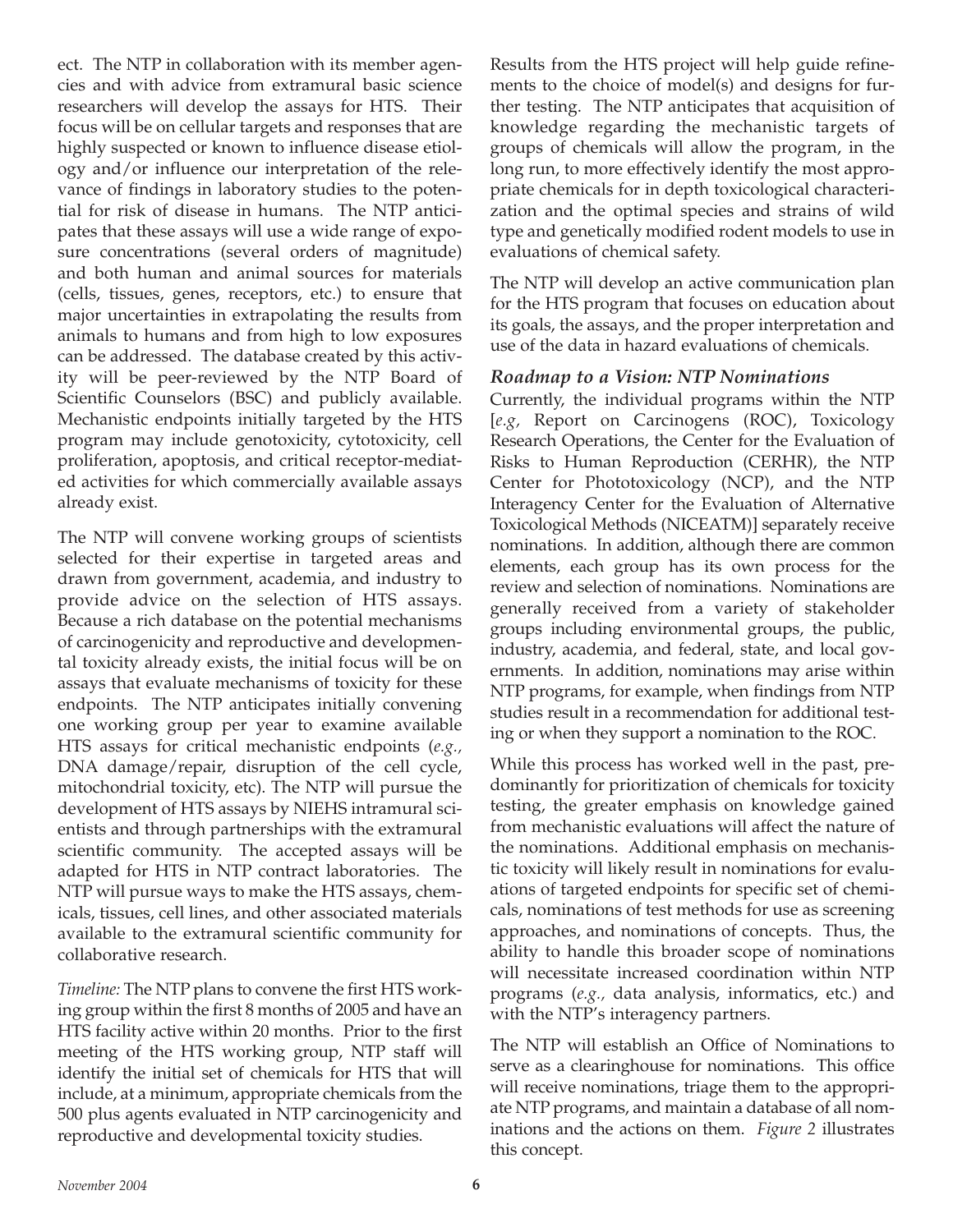*Timeline:* The NTP plans to establish the Office of Nominations by early 2005 and have the database functional by 2006.

#### *Roadmap to a Vision: Evaluation*

Data alone do not constitute knowledge; knowledge comes from the interpretation of data through the scientific method. Although the NTP can develop and implement new testing procedures and generate data that may enable toxicology to evolve toward a more predictive science, interpretation and analysis of these data are critical and cannot rest wholly with the NTP. The ultimate responsibility for making decisions that impact public health rests predominantly with international, national, and state regulatory authorities. But, the private sector must also understand the basis for regulatory decisions that affect each and every person. The NTP must work with all its stakeholders to ensure that the context and nature of data generated by the NTP are clearly articulated and support risk assessment decisions based on scientific information of the highest quality.

The key to the future of predictive toxicology is through an improved understanding of how data on mechanism are relevant to human health hazards and risk. Developing this understanding will not be an easy task. One must identify the mechanisms to be studied, determine which assays are best for characterizing these mechanisms, determine which agents are known to work through these mechanisms, and then compare these results with findings from agents of known relevance to human health. This process will be iterative and require constant feedback between obtaining data, evaluating these data, and determining what needs to be done next. As this process moves forward, the NTP will communicate its understanding of the validity and predictability of these data to allow appropriate use in public health decision-making. The NTP recognizes that it has an obligation to prevent the misuse or misunderstanding of the significance of data from unvalidated assays by regulatory agencies and the public. *Activities and assays developed under the NTP Roadmap will be done in cooperation and consultation with the Interagency Coordinating Committee on the Validation of Alternative Methods (ICCVAM) to maximize their value to regulatory agencies.* 

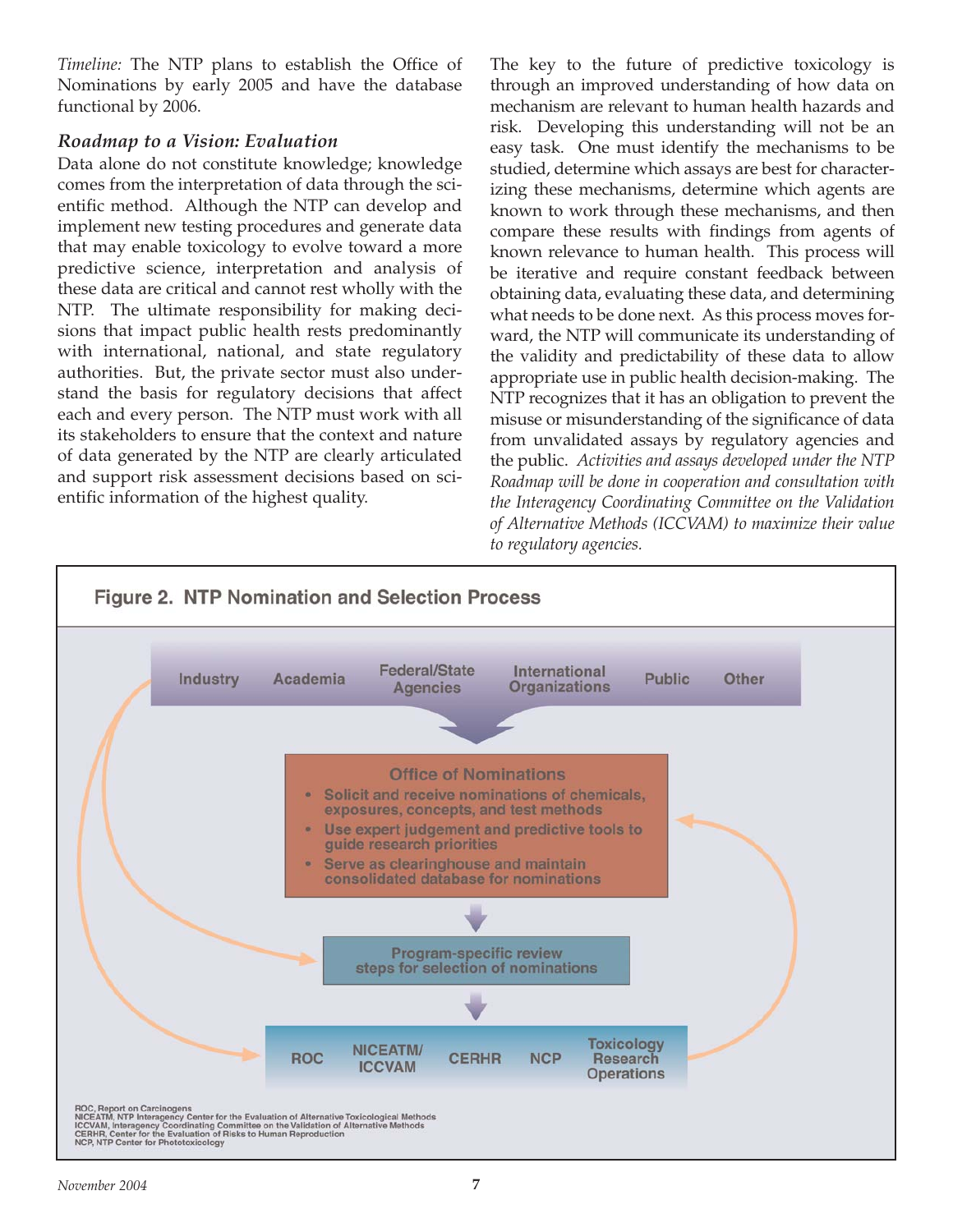The scientific expertise and skill needed to generate, evaluate, and interpret mechanism-based data do not reside at the NTP alone. In order to ensure the most effective development and use of mechanistic information as predictive tools in toxicology, the NTP will engage the external scientific community by holding workshops and developing appropriate research contracts, grants, and cooperative agreements. In addition, the NTP will establish or sponsor training programs in needed areas.

#### *Roadmap to a Vision: Partnerships*

The NTP has always used an open and inclusive process to develop the science necessary to address key issues of public health concern. In order to remain a leading source of objective, scientific data for public health decisions, the NTP must continue to adhere to this basic premise.

*Improving Information Dissemination:* Some improvements could be made to strengthen the NTP's ties to the scientific community, public health agencies, and stakeholders and to a public concerned about environmental hazards and health risks. The NTP will review its outreach activities and seek ways to broaden communication about its programs and priorities through electronic and printed materials, its web site, and exhibits at national/international meetings.

Key to the success of the NTP is its ability to deliver a research product with well-understood limitations and strengths. The majority of this research is in the form of technical data from NTP studies accumulated in NTP databases and scientific reports (ROC and NTP-CERHR Monographs) derived from these and other data. However, the databases maintained by the NTP are technically complicated and not easily accessible by individuals with limited experience in the types of data the NTP produces. It is critical that the NTP develop better tools to enable public access to both NTP data and NTP reviews. *Using the concept of a single portal, the NTP will partner with other agencies, especially the National Library of Medicine, to provide user-intuitive, web-based tools to access NTP databases: tools that can intelligently search these databases, identify appropriate resources, and report them in a manner useful to scientists, regulators, and NTP stakeholders.* 

*Broadening Scientific Input:* The NTP also needs to strengthen stakeholder participation through expanded communication and outreach and provide improved means to keep abreast of current and future NTP activities. The NTP will provide guidance to aid NTP staff in determining the appropriate points in any research

activity where NTP stakeholders can play important roles. The NTP will hold conferences and workshops to bring stakeholders together to provide input and direction on targeted issues associated with implementation of the NTP Roadmap's activities. Such efforts will enhance opportunities for interested groups to contribute substantively to these activities and play an appropriate role in guiding the NTP's priorities. *Both the BSC and the Scientific Advisory Committee on Alternative Toxicological Methods (SACATM) will serve as important advisors to help guide the NTP forward with implementation of the NTP Roadmap.* 

The modifications to NTP research and testing programs described previously will require an expansion of the expertise traditionally included on NTP study design teams. The NTP believes that an untapped, current source for that expertise resides in the basic research scientists at NTP-member agencies and their grantees. Working through the agencies represented on the NTP Executive Committee, the NTP will link basic researchers with NTP design teams to expand the expertise needed to address changes in its study designs.

*Expanding Ties with Federal Partners:* Many other research groups within the federal government have ongoing activities intended to improve and advance their programs as they progress in the 21st century. The NTP will make every effort to collaborate with these groups to ensure an optimal use of resources. Of note is the NIH Roadmap that will contribute substantively to our understanding of the biological basis of disease. The activities of the NIH Roadmap will allow the NTP to strengthen its activities in mechanism-based toxicology through the identification of critical pathways affecting disease incidence and progression. *The NTP will partner with the NIH in common research areas.* 

Both the NIEHS and the EPA are currently sponsoring committees of the National Academy of Sciences to address critical needs in certain aspects of toxicology. *The NTP will remain a partner with the NIEHS and the EPA on these activities and use the recommendations from these consultations to improve its research efforts*.

The EPA is also establishing a new Computational Toxicology Initiative that will provide better tools for more rapid risk assessment and more efficient strategies for prioritizing chemicals for screening and testing. *The NTP will work closely with the EPA to ensure that the NTP Roadmap and the EPA Computational Toxicology Initiative are complementary.*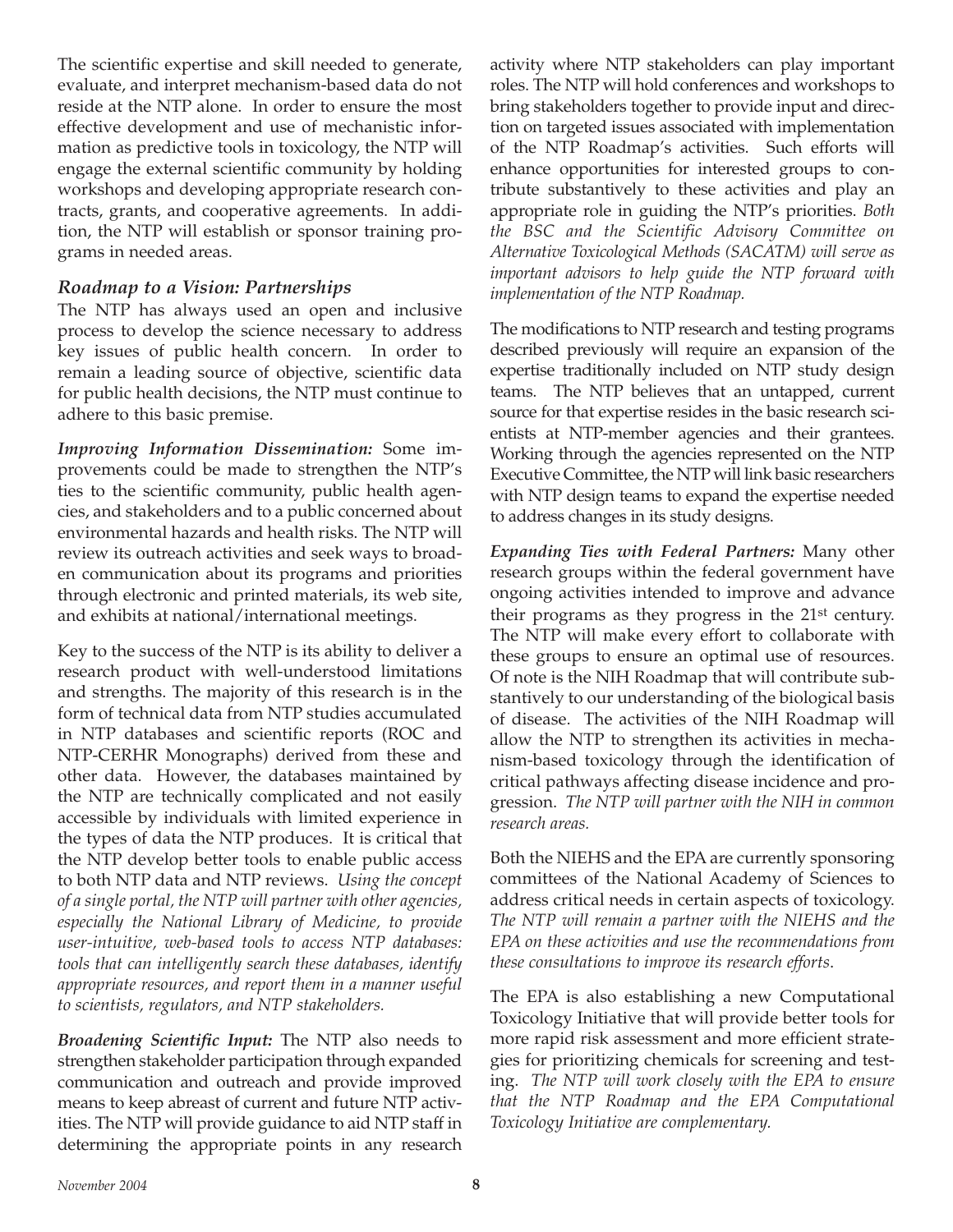The Food and Drug Administration (FDA) has issued a "Challenge and Opportunity on The Critical Path to New Medical Products" to address the growing crisis in moving basic discoveries to the market where they can be made available to patients. *The NTP will work with the FDA to determine how predictive toxicology might contribute to this process.* 

The National Institute for Occupational Safety and Health (NIOSH) has recently focused its research programs to address its National Occupational Research Agenda (NORA). *The NTP will work with NIOSH to determine how predictive toxicology might contribute to this process.* 

#### *Summary*

The NTP Roadmap outlines a framework by which the NTP will modify, adapt, and improve its programs to better address its mandate in providing scientific information for protection of public health. While preserving its core research and testing functions and in concert with NTP-participating agencies, this plan outlines an orderly process for the selection, performance, analysis, and utilization of data from additional assays designed to examine general mechanisms of response of biological systems to chemical and physical stressors.

to which humans are exposed in modern society. Data derived from selected mechanistic assays have informed interpretation of the findings from traditional NTP bioassays for many years, but they have not been extensively used in the selection of individual agents for study or to help define scientific hypotheses that might be approached in a coordinated bioassay testing program. The generation of mechanistic information in short duration or medium/high-throughput assays for priority setting will create databases of biological observations that can be examined for their predictive value. This offers hope that at some point, predictive models and approaches will become validated and utilized in reaching public health decisions for the many new chemicals, products, and mixtures

The transition of toxicology from a low-throughput, observational science to a high-throughput, predictive science focused on target-specific, mechanistic observations is a challenging but necessary goal. However, successful achievement of this goal must be an iterative process to evaluate and assess technologies/activities/programs and optimize their effectiveness. Recognizing that existing programs can also be improved, the NTP Roadmap calls for a reevaluation of many aspects of the standard toxicology and

cancer bioassay protocols. Specific new activities begin with an expanded strategy for NTP nominations charged with the selection of both agents and assays to create meaningful predictive mechanistic databases. The new approaches outlined in this roadmap will also require an expansion of the NTP's current approach for study design to include a wider set of disciplines and the development and utilization of a broader array of data. New methods of data analysis will be created to provide better integration of toxicokinetic information into existing program outputs, mechanistic and toxicokinetic information into predictive models of injury and disease, and predictive models into the evaluation components of the NTP (ROC, CERHR, NCP, and NICEATM/ICCVAM) and government regulatory agencies.

A central theme in all these activities is to be mindful of the animal resources needed and strive to address the 3Rs effectively-**reduce** the number of animals used in these research programs, **refine** the endpoints to derive the maximum amount of information possible with the minimum amount of pain and suffering, and **replace** species currently used with lower species or *in vitro* systems.

Finally, the NTP Roadmap calls for the creation of even stronger ties between NTP-participating agencies and the larger scientific/regulatory community. Expanding existing partnerships with public health agencies and basic research programs will be necessary to address the elements of this roadmap and facilitate its implementation and will make effective communication an increasingly important component of the program's activities. The ultimate success of the NTP Roadmap will be measured in tangible improvements in public health as a result of changes in the way we identify toxicants and understand and minimize the potential impacts of their exposures on human health. The NTP, the larger toxicology community, and the public must be receptive to change if we are to take full advantage of the promise of predictive toxicology for improving public health decisions.

As noted by philosopher John Schaar,

*"The future is not some place we are going to, but one we are creating.…The paths are not to be found, but made, and the activity of making them changes both maker and the destination."*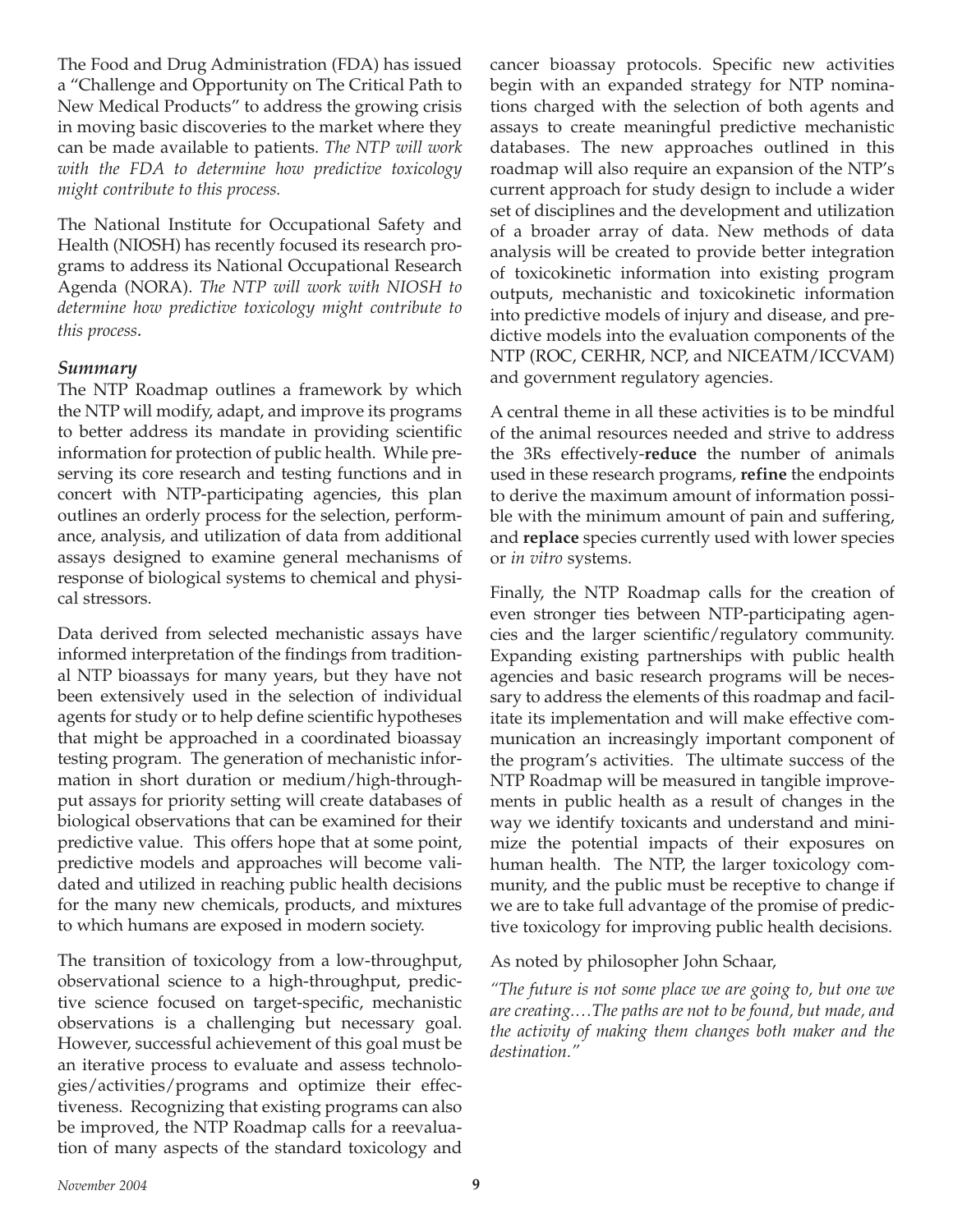## **Appendix A**

#### **Overview of Current NTP Functional Activities**

The major research activities of the NTP<sup>1</sup> are summarized in Figure A1. These include the organization of functional groupings of several laboratories, centers, and offices within the NTP structure as shown in Appendix B; generally, individual scientists within the NTP perform duties that cross the functional groupings depicted in Figure 2 (see page 7). In all, 15 federal agencies participate in these activities on a routine basis (Appendix C).

In general, the NTP receives **nominations**, such as substances, agents, or issues of concern, for evaluation mostly from federal agencies. After review and acceptance of a nomination, the chemical or agent is assigned to the relevant research laboratory or center. If the nomination requires the acquisition of new scientific data, it is assigned to a group from **Toxicology Research Operations** where teams of NTP scientists design and conduct the appropriate research program. The toxicology databases produced by the NTP all arise from the studies developed and conducted by the Toxicology Research Operations. Their activities are multifaceted covering a wide range of possible toxicological assays and are conducted through contracts or in the laboratories of NTP-member agencies including the NIEHS, NCTR, NIOSH, EPA, the NCEH/ATSDR, and others.

**Evaluation** of research is central to most of the products produced by the NTP. Studies conducted through the Toxicology Research Operations result in reports in the NTP Toxicology Report series and NTP Technical Report series and/or publications in the scientific literature. All of these documents undergo

some form of both internal and external peer review. Formal reviews of published data are also conducted to develop reports that identify and communicate specific hazards such as the ROC and NTP-CERHR Monographs. The NTP also coordinates the evaluation of alternative toxicological models through NICEATM and ICCVAM to promote the development, validation, and harmonization of alternative toxicological test methods to reduce animal use, refine testing procedures to reduce pain or suffering, and/or replace animals with lower organisms or *in vitro* systems. Finally, the NTP supports a large number of workshops to address specific areas of concern, identify data gaps, and develop guidance on the design, conduct, and interpretation of toxicological findings.

**Scientific oversight and review** of the NTP is multifaceted. All NTP activities are under the Director of the NIEHS who is also the NTP Director. Agency oversight of the activities of the NTP is coordinated through the NTP Executive Committee (see Appendix C). In addition, the BSC, a federally chartered advisory committee whose members are appointed by the Secretary of Health and Human Services, advises the NTP on all aspects of its research and testing activities. Similarly, the SACATM provides advice to the NTP, the NIEHS, NICEATM, and ICCVAM in areas related to the development, implementation, and validation of alternative methods for safety assessment. The NIEHS Director appoints members to this federally chartered advisory committee.

No changes are envisioned for scientific review and oversight, although the groups involved in this activity will play an integral part in the implementation and evaluation of all NTP initiatives.

1See Appendices B and C for the definition of acronyms used in this Appendix.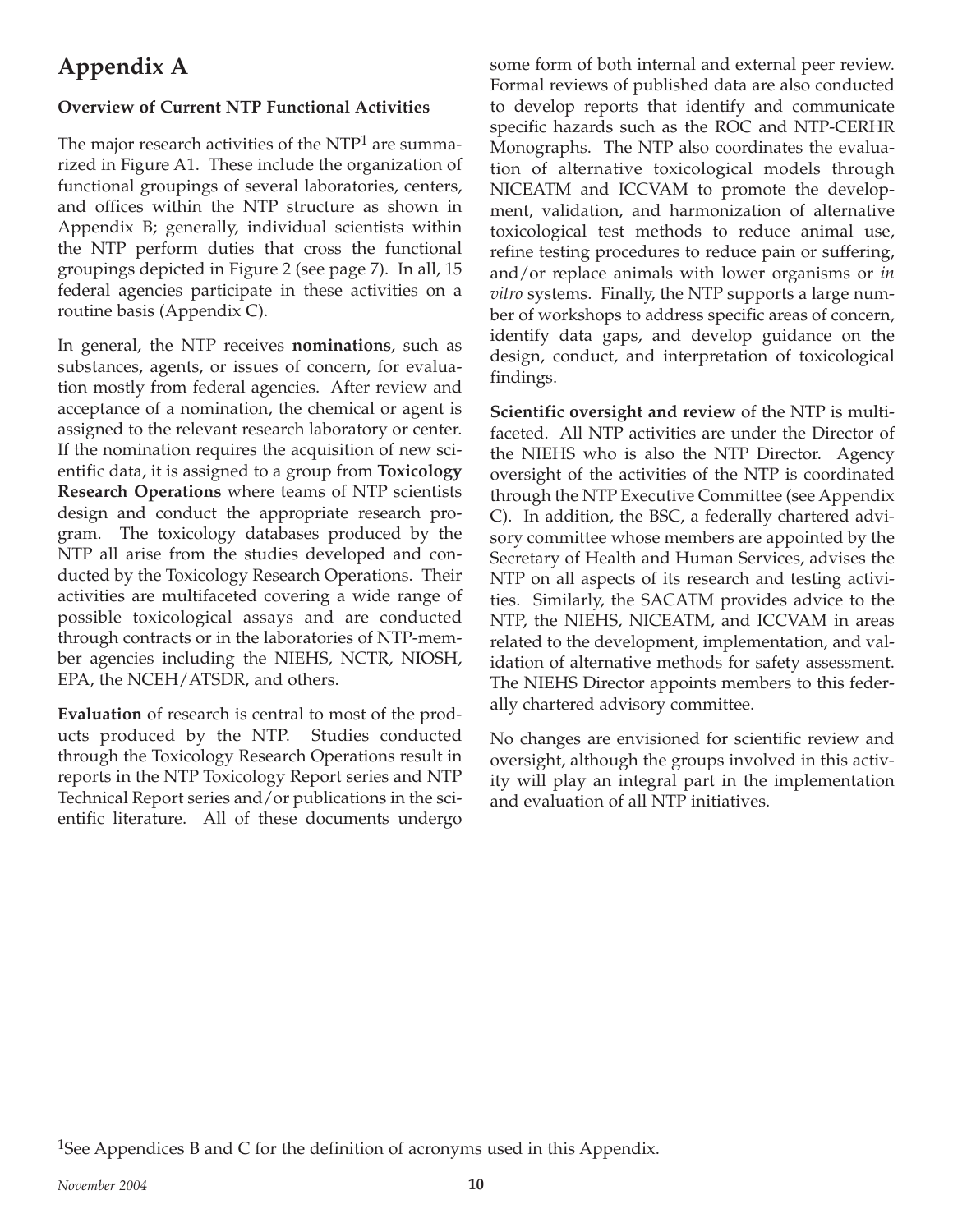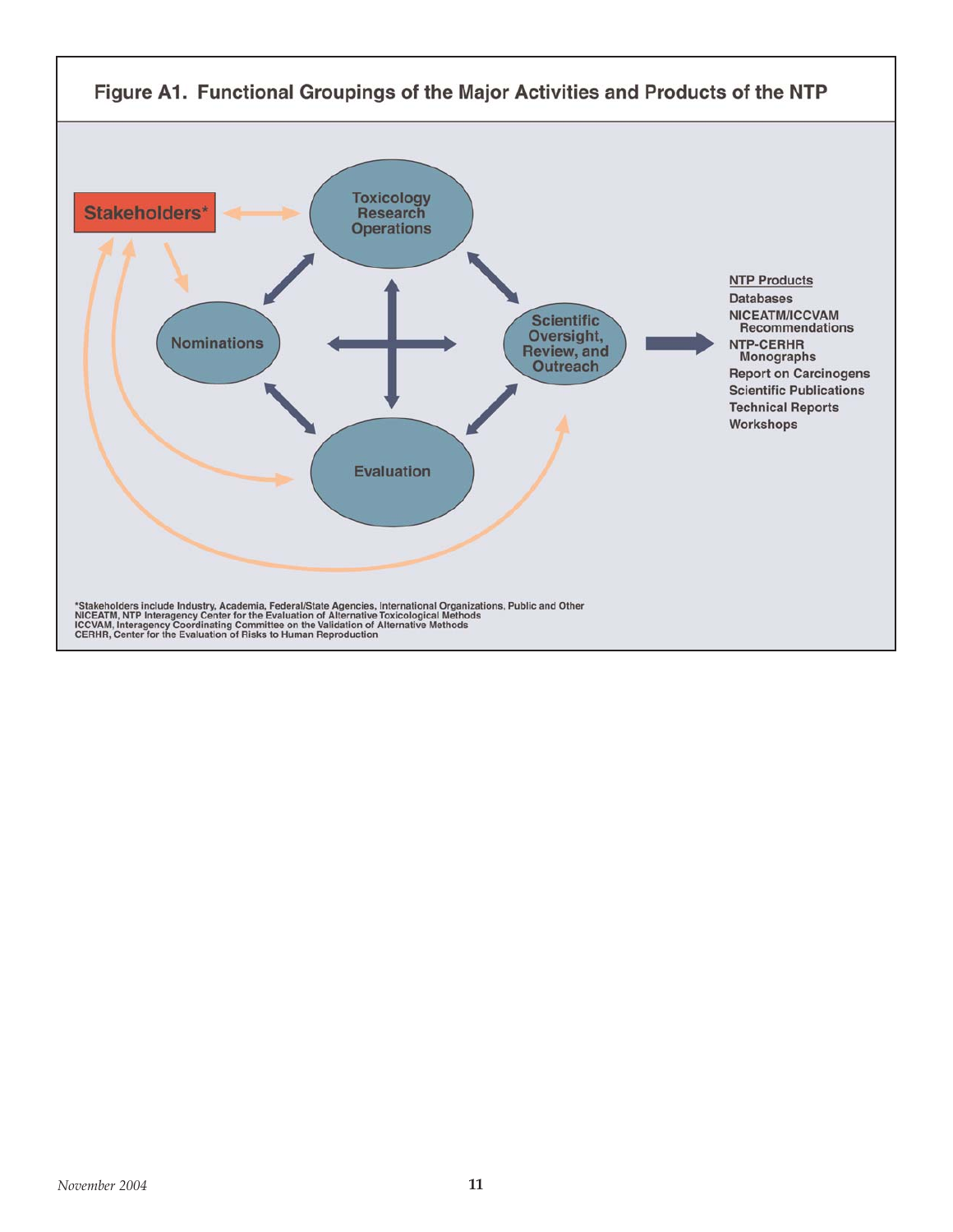# **Appendix B**

| <b>Primary Functions of Laboratories, Centers</b><br>and Offices Contributing to the NTP |                                                                                                                                                                                                                                                                                                  |  |
|------------------------------------------------------------------------------------------|--------------------------------------------------------------------------------------------------------------------------------------------------------------------------------------------------------------------------------------------------------------------------------------------------|--|
| Nominations                                                                              | NIEHS Office of Chemical Nomination and Selection<br>(OCNS)<br>Interagency Committee for Chemical Evaluation and<br>Coordination (ICCEC)                                                                                                                                                         |  |
| Toxicology<br>Research<br><b>Operations</b>                                              | <b>Toxicology Operations Branch (TOB)</b><br>NIEHS Laboratory of Experimental Pathology (LEP)<br><b>NCTR Research Laboratories</b><br>NIEHS Division of Intramural Research Laboratories<br><b>NIOSH Research Laboratories</b><br>NTP Center for Phototoxicology (NCP)                           |  |
| <b>Fvaluation</b>                                                                        | Report on Carcinogens (ROC)<br>NTP Center for the Evaluation of Risks to Human<br>Reproduction (CERHR)<br>NTP Interagency Center for the Evaluation of Alternative<br>Toxicological Methods (NICEATM)<br>Interagency Coordinating Committee on the Validation<br>of Alternative Methods (ICCVAM) |  |
| Scientific Oversight,<br>Review, and Outreach                                            | Office of NTP Liaison and Scientific Review (ONLSR)<br><b>NTP Executive Committee</b><br>NTP Board of Scientific Counselors (BSC)<br>Scientific Advisory Committee on Alternative<br><b>Toxicological Methods (SACATM)</b>                                                                       |  |

## **Appendix C**

| <b>Federal Agencies that Routinely Participate in NTP Activities</b>                                                                                                                   |
|----------------------------------------------------------------------------------------------------------------------------------------------------------------------------------------|
| Centers for Disease Control and Prevention/<br>National Center for Environmental Health (NCEH) <sup>1</sup> /<br>Agency for Toxic Substances and Disease Registry (ATSDR) <sup>1</sup> |
| Centers for Disease Control and Prevention/<br>National Institute for Occupational Safety and Health (NIOSH) <sup>1</sup>                                                              |
| Consumer Product Safety Commission (CPSC) <sup>1</sup>                                                                                                                                 |
| Department of Agriculture                                                                                                                                                              |
| Department of Defense                                                                                                                                                                  |
| Department of Energy                                                                                                                                                                   |
| Department of the Interior                                                                                                                                                             |
| Department of Transportation                                                                                                                                                           |
| Environmental Protection Agency (EPA) <sup>1</sup>                                                                                                                                     |
| Food and Drug Administration/<br>National Center for Toxicological Research (NCTR) <sup>1</sup>                                                                                        |
| National Cancer Institute (NCI) <sup>1</sup>                                                                                                                                           |
| National Institute of Environmental Health Sciences (NIEHS) <sup>1</sup>                                                                                                               |
| National Institutes of Health (NIH) <sup>1</sup>                                                                                                                                       |
| National Library of Medicine                                                                                                                                                           |
| Occupational Safety and Health Administration (OSHA) <sup>1</sup>                                                                                                                      |